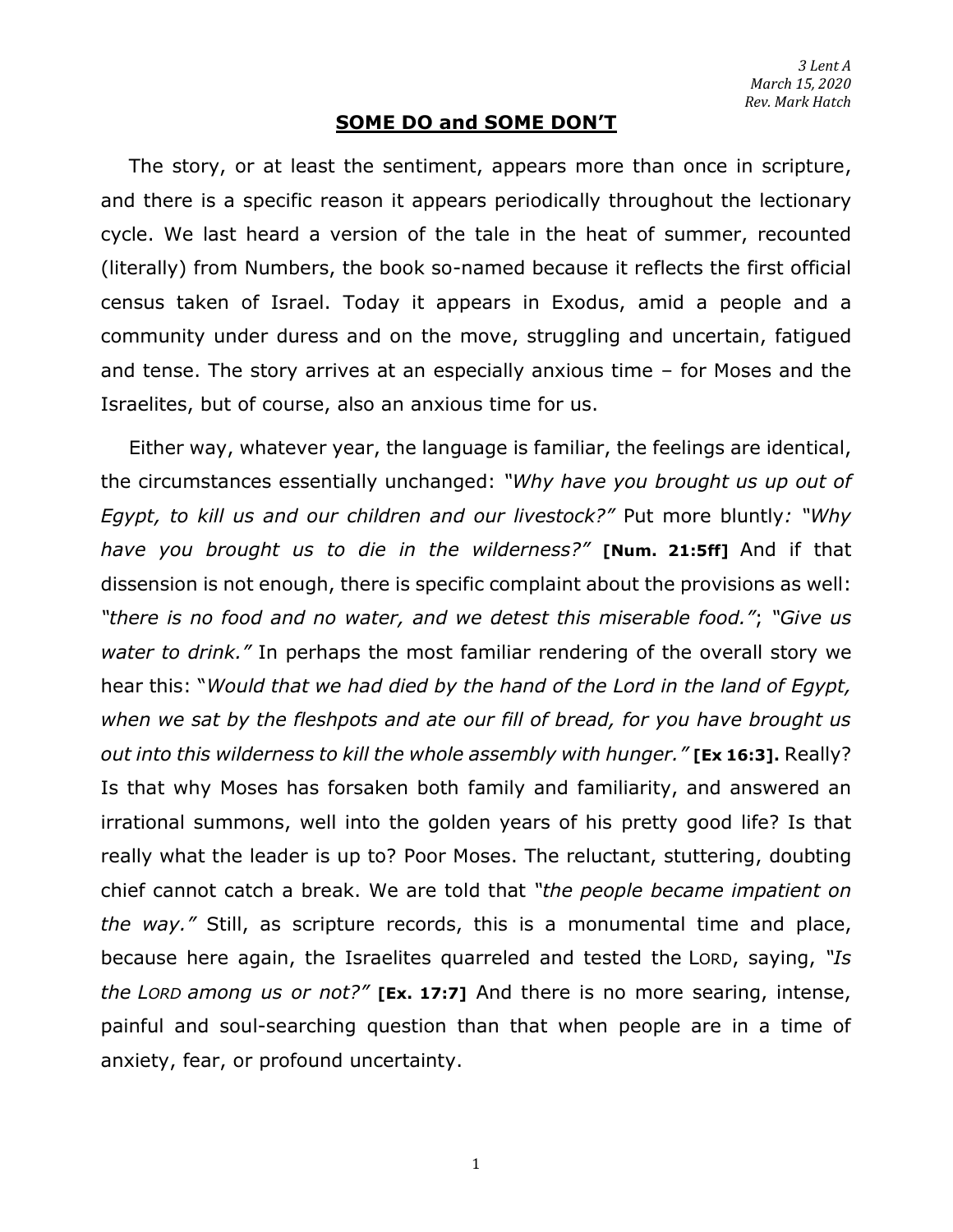As the Bible reminds us, there is eventually relief in the form of manna, and there is eventually water from the stone, yet the peculiar and ongoing spiritual "test" is that the people must prepare, search and be ready not once but every day, for this occurrence, for this faith challenge. They are fed, saved if you will, one day at a time. But what will the next challenge, the next dilemma, the next infection of doubt, bring? Indeed, the circularity of the story itself, the "never finished-ness" of the interaction between God and us, the very necessity of a daily devotion, lies deep at the heart of this story. God saves not once, but over and over again; similarly, as we have seen and shall see, the people rebel and lose heart, not once but over and over again. And then their wavering faith is restored, over and over again. This is an ancient dynamic in the earliest tales of spiritual liberation and freedom. Like many other biblical parables and histories, this is a tale of testing, unrest, distrust, irritation, anger, frustration, anxiety and scapegoating, all unfolding in the 'here and now'. Simply by standing back and observing the ebb and flow of the people and their bargaining with God, we learn a great deal not only about them but we also learn a great deal about ourselves.

Since the beginning of recorded time there have always been those who, for lack of a better term, have opted against life and against transformation. There have always been those who have decided to remain stuck and to die. There have always been those for whom the proverbial grass was and is greener elsewhere - some other time, some delusionally nostalgic "golden age", some full stew pot and safe haven, removed from the daily demands and concerns of an anxious age. There have always been those who openly chose slavery over freedom, indenture instead of emancipation. Read again of that bitter lament of the vision-less Israelites as they become their own worst enemies, abdicate faith in God, and make the prideful and arrogant assumption that they and they alone know the truth and indeed the way. It is not until the serpents appear that they really begin to reconsider.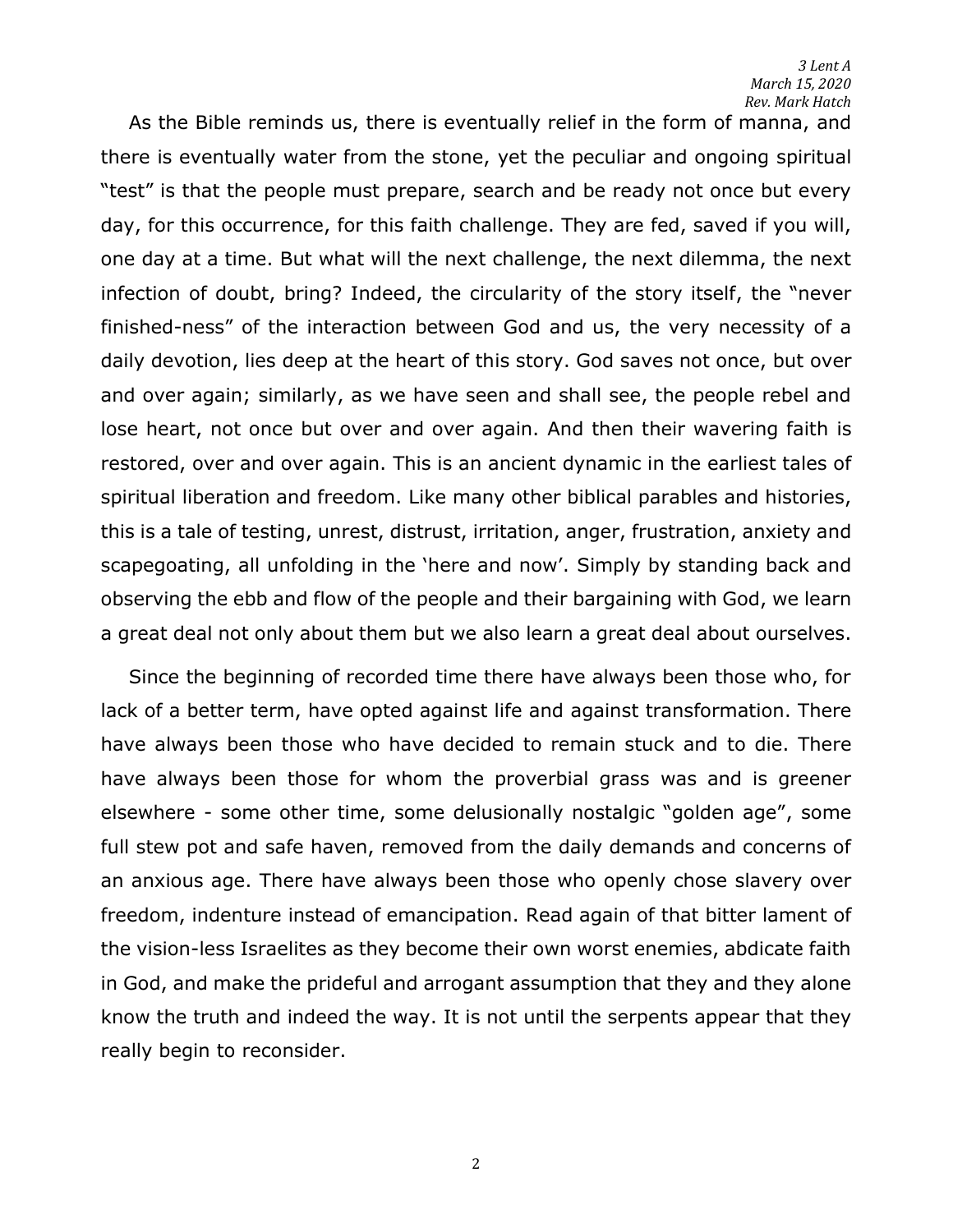Think about it: Have the people really been brought - have we, you and I, really been brought - by God to the wilderness to starve, to die, to perish, to be forsaken or to be killed? Might it not actually be the case, as I have said throughout the year, that the wilderness is, in fact, the very place, the very locus, the very epicenter of God's mighty redemption and the offering of God's new life? Jesus and the Devil, Moses and the Israelites, our present age and a fearful society? Might it not be, as I have said throughout these weeks of Lent, that such geographies of desolation, such fierce landscapes, now as then, are just as much emotional and spiritual as they are literal and physical? Or more likely, some mix of all of it?

In the grand scope of God's handiwork, consider those during the time of return from Babylonian Exile, coming back in wave upon wave under the benevolence and guidance of Sheshbazzar, Jeshua, Zerubabel and Artaxerxes; coming "home" to rebuild the temple and to restore the mantle of God in a broken land. Yet even there, in that great and timeless moment when Ezra reads the Torah scroll by the Water Gate, and the incomprehensible, saving grace of God is made so abundantly clear, scripture and history remind us that there were those who opted to stay behind, those who chose the "known" of slavery versus the "unseen" (if you will) of faith. Even as the people *"sang responsively, praising and giving thanks to the Lord"* **[Ezra 3:11]** amid the sound of trumpets and cymbals while the cornerstone is set in place, there are yet those who could not accept and will not receive the greatness of God's mysterious glory as revealed in a transforming faith which makes all things new, brings all thing alive, restores all things to truth and wholeness. Even after generations of bitter exile and captivity, even after Darius and Cyrus invite the exiles back and offer new life, new vision, a new way, new hope, new possibility, even funds and resources to rebuild the temple itself, some refuse. They will not partake. The Psalmist reminds us that in the wilderness *"[God] gave them what they craved",* yet even then, *"some were fools and took to rebellious ways..."* **[Psalm 107:17].** We are reminded then, as we are reminded now, that there have always been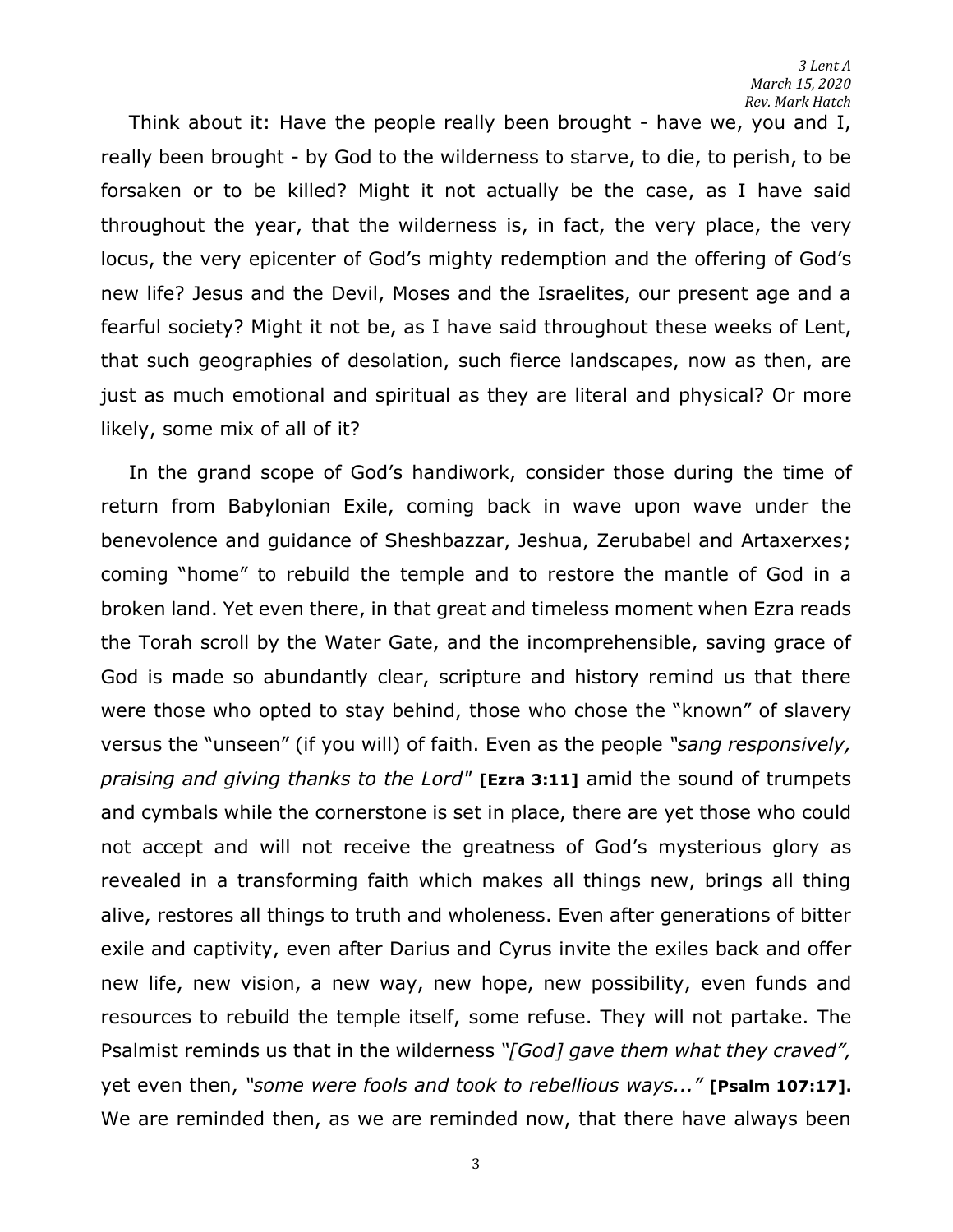those who stayed behind, defied restoration, preferred bondage, and were identified with misery. There have always been people and communities and family members and co-workers -- you know them and I know them -- whose persona and identity, whose very being and demeanor, is defined by this aura of pessimism, resistance, spiritual inertia and a distorted understanding of self at the expense of a celestial vision of God and an unconditional embrace of hope. There were always those who craved a way back, instead of marshalling the courage and the faith for a way forward.

We are given choices in this life of faith and during this journey upon which we have embarked. Throughout his mystical and soaring Gospel, John consistently juxtaposes "light" and "darkness", and John forever reminds us that there is but one true option. Even if people *"loved darkness rather than light",* the fact remains, as we have heard so many times, that God sent Christ not *"to condemn the world, but in order that the world might be saved."* **[John 3:17]** Today we witness our God in the form of water and miracles, but God shall appear in countless ways to a myriad of people, across the long arc of redemptive time. That salvation, while a free gift and available to all, nonetheless requires an active acceptance and a real participation on our part. The giving of that manna or that bread or that cool, soothing water requires that we are open to receiving it, and not simply to expect it. To be grateful, and not merely greedy. That is a significant spiritual leap. At the moment, what is painfully absent from among the Israelites is any sense of appreciation. It is a wonder that God keeps offering sustenance at all to a people so obstinate. And thus the reality is that we simply do not have the luxury or the option of just sitting back and letting it all simply unfold around us. We actually have to do something.

*"We are",* as Paul writes from prison to the people in Ephesus, *"what God has made us, created in Christ Jesus for good works."* **[Eph. 2:10]** But to get there, to take up that mantle of responsibility, to take up The Cross, is to overcome fear, to dispel anxiety, and to crush arrogance. It is to genuinely believe in